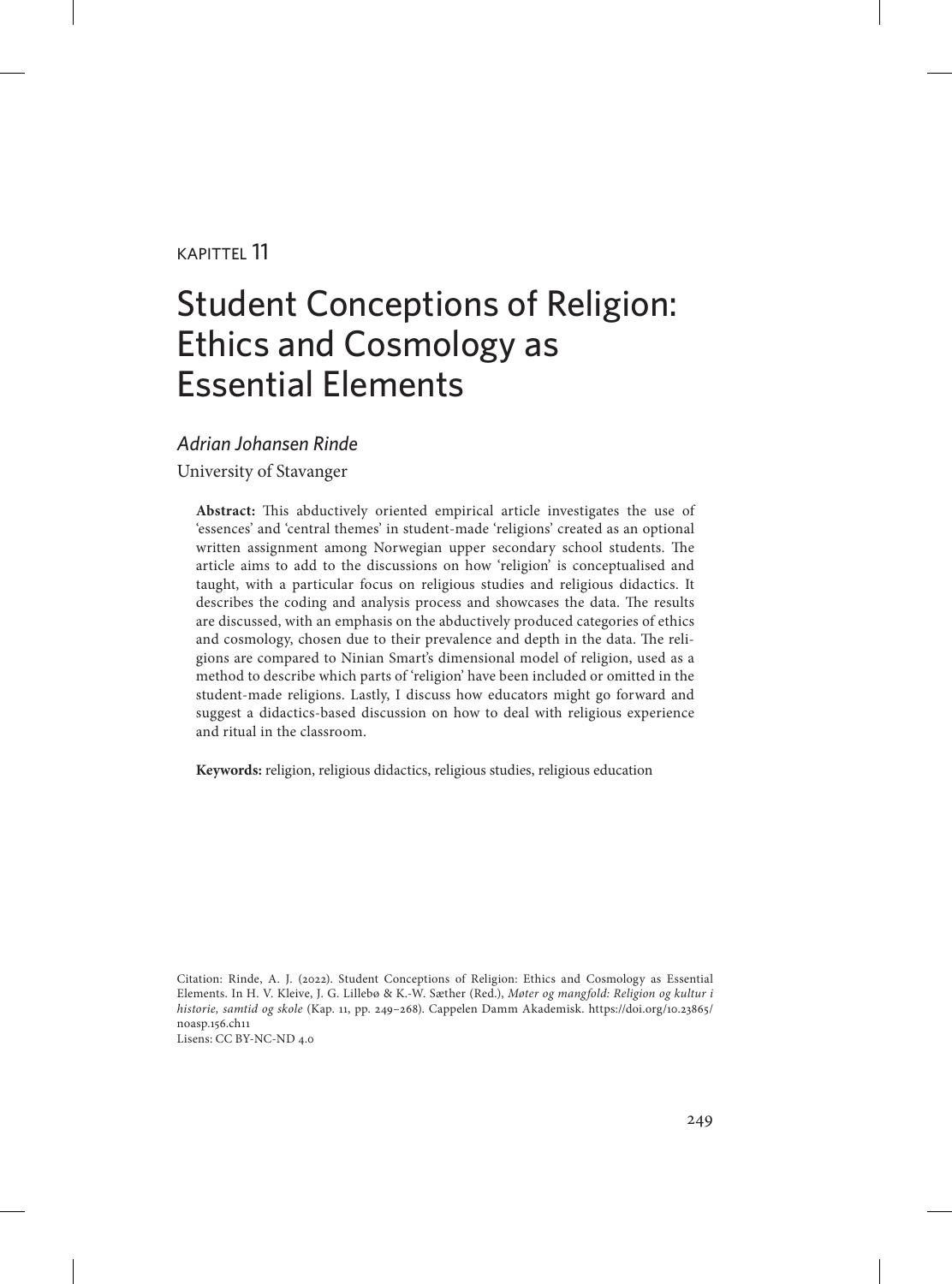## **Introduction**

As teachers in the classroom, and as spectators to the many public debates on 'religion' that play out in break rooms, on social media and in newspapers, we can observe many approaches to religion and different conceptions of what religion is and religions are. Some statements seem like variations on recurring themes: "You are X, so then you have to believe in Y", "My family is from a Catholic country, so that's why we are Catholics", "I'm not religious, but spiritual", or "All X pray Y times per day".

Statements like these can be seen as indications of theories and suppositions about what religion is and how it operates in our shared culture. From such statements, we can induce and construct implicit theories of religion to further our understanding of the emic uses of concepts related to religion.

Investigating the content associated with the concept of 'religion' as it is understood and used by non-specialists is interesting for many reasons. Lawmakers and the voters that give them the power to shape and mould our societies and shared future rely on terms like these to navigate difficult terrain, such as human rights and culture. The students and pupils that those of us who teach and lecture on topics of religion meet in classrooms and lecture halls tend to associate religion with different things and have different ideas of what religion is and must be. Background knowledge and assumptions are vital areas to investigate if we want to adapt our teaching strategies and curriculum to address the students where they actually are, rather than where we think they should be by now.

Geir Skeie (2015) has suggested, reflecting on articles by Torsten Hylén (2012) and John I'Anson (2004), that religious didactics should explore the position of being a 'third space' between the academic study of religion and the classroom practice of teachers. The third space would allow us to mediate between post-essentialist conceptions of religion from the academic study and the more essentialist conceptions that student teachers find in curricula and pupils (I'Anson, 2004). To do this, Skeie reflects that we should 'start where the students are.'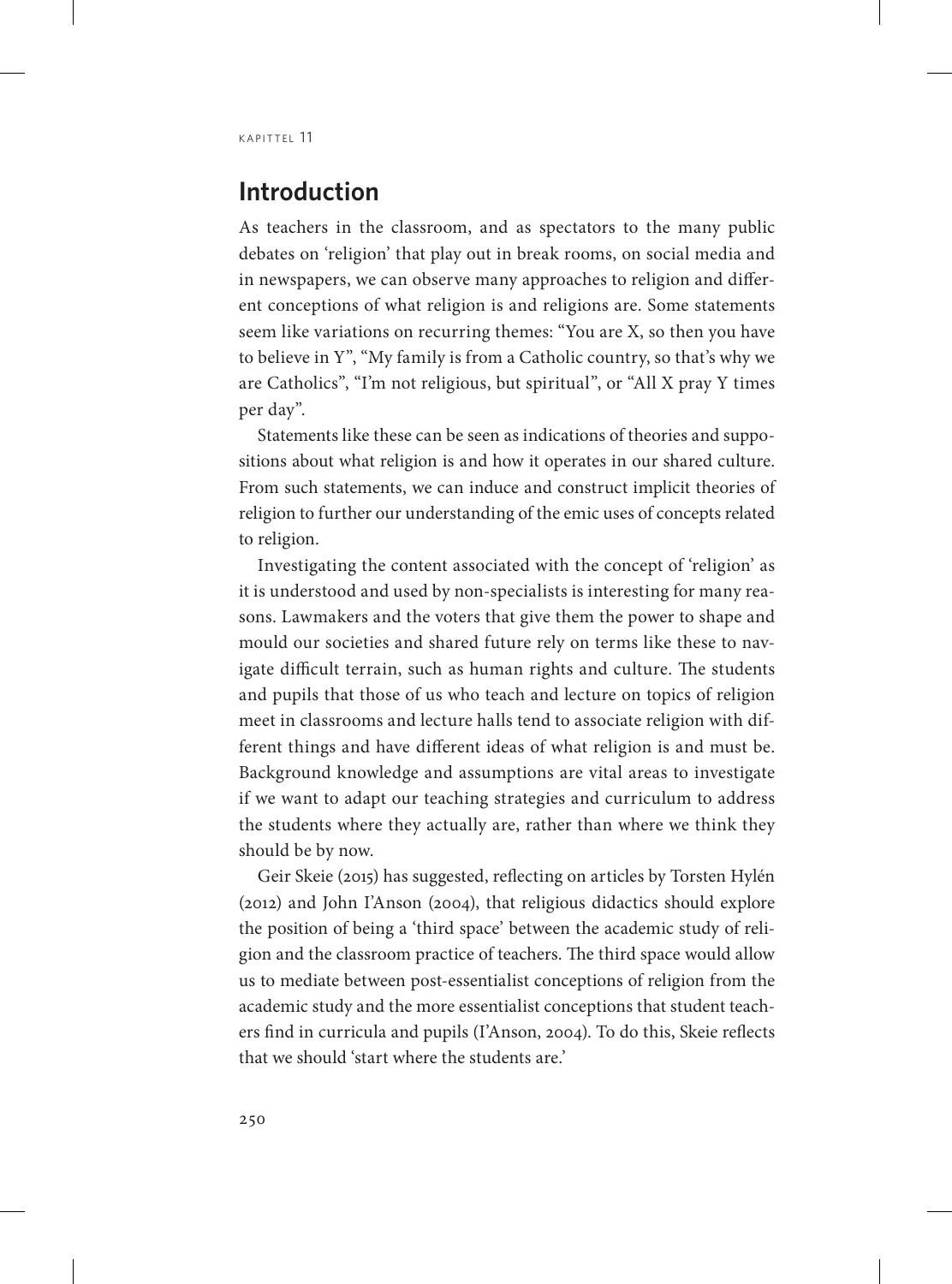This project aims to add to this effort by investigating how Norwegian upper secondary school pupils conceptualise 'religion'.

In order to address this issue, a research design was developed with the intention of producing information about the conceptualisation rather than the personal beliefs or views of the students regarding religion. These elements are not easy to separate, but I decided to establish some degree of reflective distance between the students' personal views on religion and 'religion' as a concept, and to produce data that would make this possible to research. This was done in the following way: I gathered data from a single upper secondary school by asking teachers to present their students with the optional task of 'creating and describing a new religion.' The pilot project ran in the early months of 2019, while the actual data collection took place during August of the same year using students that had recently enrolled in religion and ethics courses during their final year of upper secondary school. We received 181 responses, meaning that we had 181 new 'religions' to look at and analyse, ranging in scope from a single sentence to a full page of text.

The data consisted of a random sample of 50 out of the 181 responses. The reason for reducing the sample from 181 was to have a manageable amount of data for the analysis. These qualitative data are not representative, but they are sufficient to discuss the issue of the students' background ideas of religion. The focus of the analysis rests on proposed 'cores' and 'essences', which are based on identified signifiers that assert the significance of a conceptual element.

Based on a selection of these data, this empirically driven article presents and discusses codes produced abductively (Tavory & Timmermans, 2014) from a content analysis of the data (Hsieh & Shannon, 2005). Subsequently, this is situated within the academic discussion of 'world religions' and similar paradigms, which I take to be dominant conceptualisations of religion within this geographical and professional context (Anker, 2017). I also discuss the findings with reference to some recent empirical studies that have included material about young people's understanding of religion.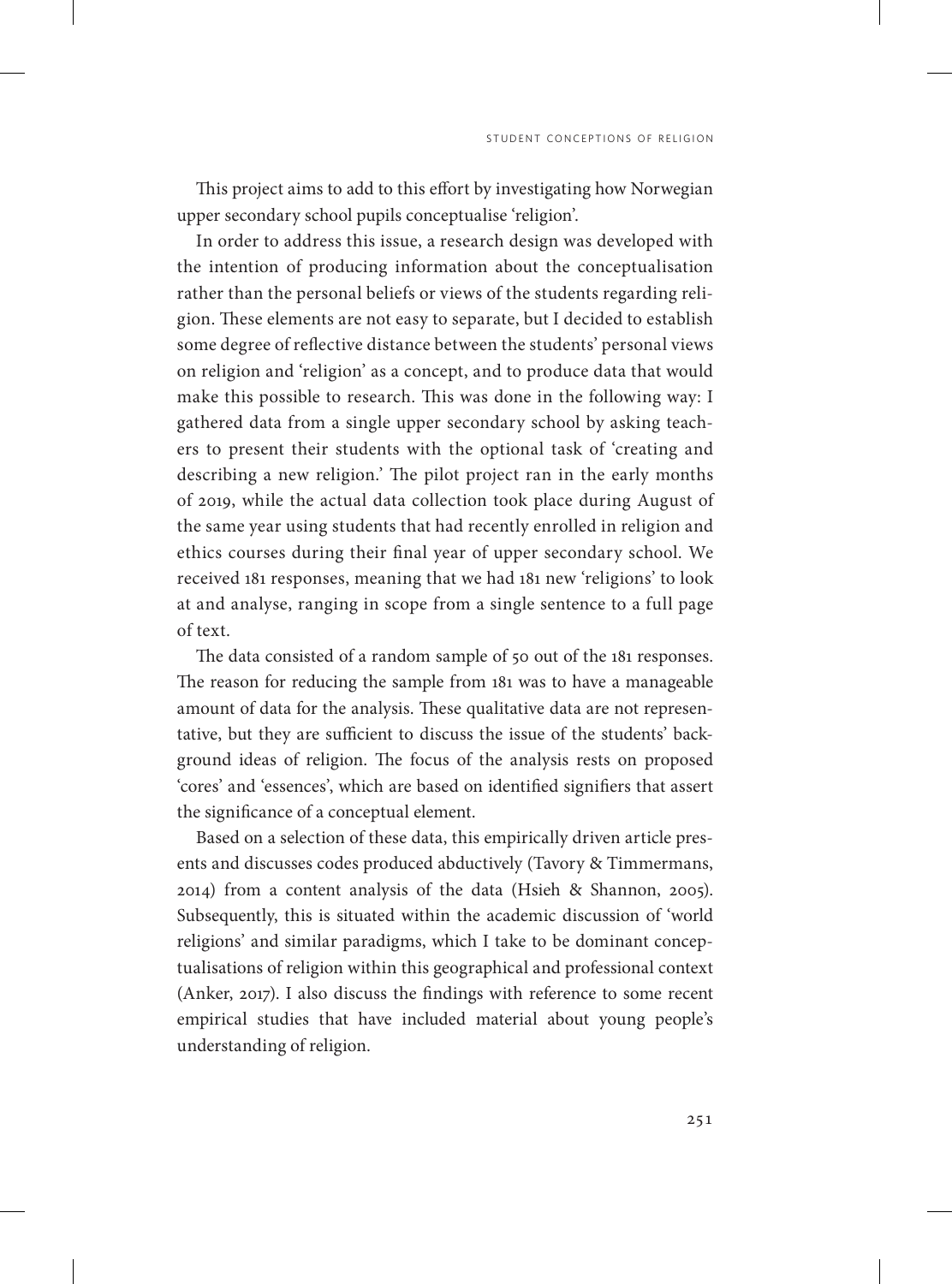#### **Do religions have a point?**

Many of the students use phrases like 'the point of this religion is …', 'this religion is about …', 'the important part of this religion is …', and so on. This suggests that their religions have a point to them, a central trait, theme or characteristic, a *sine qua non*.

The prevalence of what I call 'central themes' in the narratives are shown to be so prominent in the initial analysis that they were therefore made a part of the early coding process. The relevance to my research interest in the conceptualisation of religion is that here the student texts can be seen as paralleling the scholarly discussions on 'religion'. In religious studies, scholars have posited as many 'cores' of religion as there are stars in the sky (see, for instance, Gilhus, 2009), many of them seemingly mutually exclusive, such as William James' insistence on personal, individualised mystical experiences (2003) and Émile Durkheim's focus on religion as a social system that is reflective of the societies that constitute it (Durkhem & Cladis, 2008). Seeing the students weigh in on this topic is interesting in itself, as a potential start to a discussion between 'religion' as a contemporary, popular, Western concept and 'religion' as it is understood as a second order term by various scholars. This effort could also function as a potential aid to teachers and lecturers, so that we know which conceptualisations of religion we might be dealing with when we encounter our students and pupils in the classroom, knowledge which may allow us to adjust our teaching strategies and content accordingly.

Within the wider project of investigating the students' background knowledge of religion, the present article investigates the following research questions:

- 1. Are the students proposing 'essences' and 'cores' when they 'make and describe a new religion'?
- 2. If so, how are they proposing essences and attributing significance?
- 3. What conceptual elements are they proposing as essential?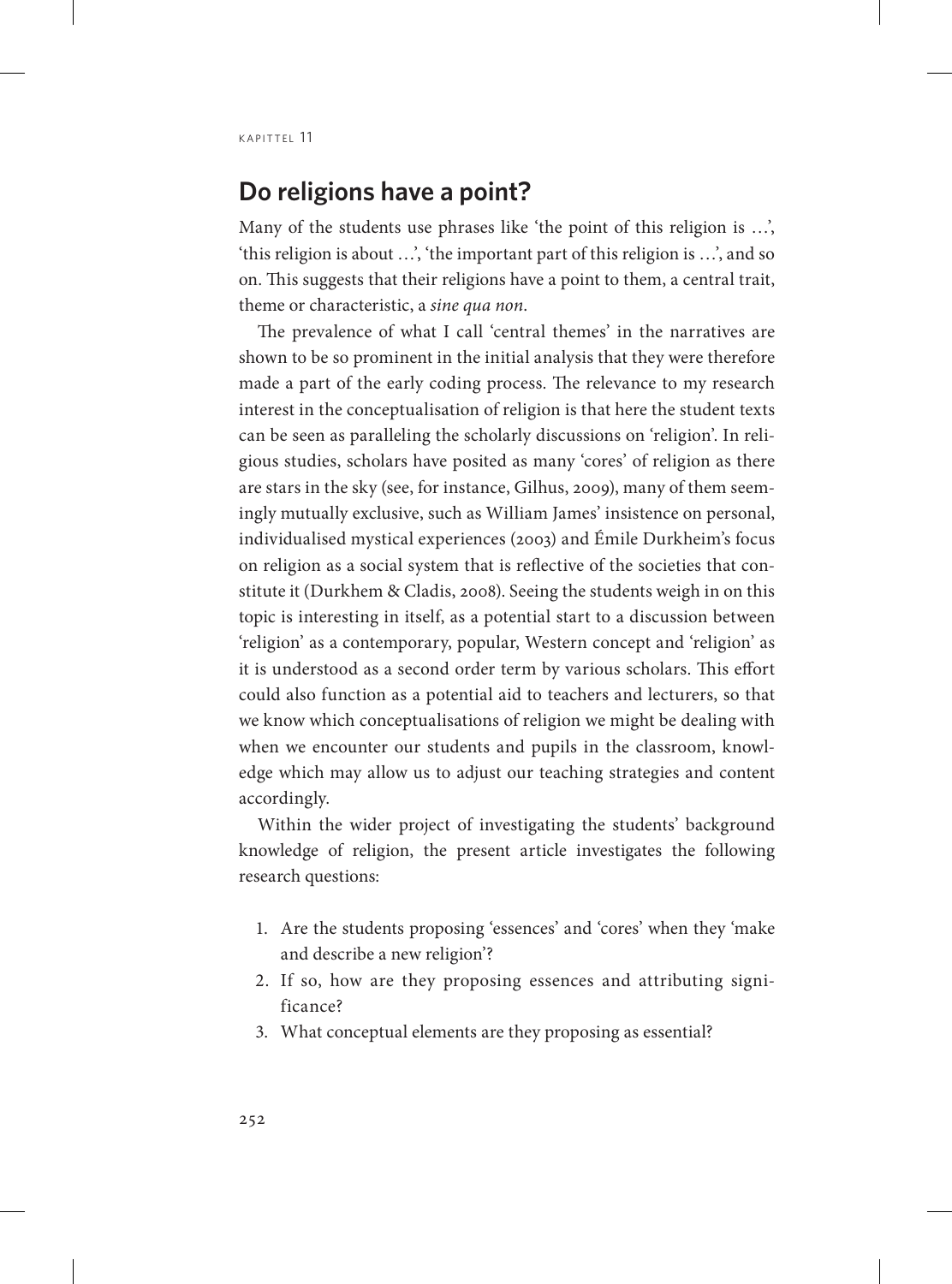The research questions reflect my working process after having immersed myself in the dataset and the abductively produced codes, which are based on the immersion process and knowledge of the academic field of the conceptualisation of religion. Research Question 1 describes the first novel discovery of the subject, formulated as a question. Question 2 goes on to ask how these essences are put forward by the respondents and identified by the researcher. Question 3 focuses on what interests me most and it is most relevant to both a religious study and a religiousdidactic-oriented analysis and discussion: what are the conceptual elements? What kind of content do the respondents treat as essential in their constructed religions?

# **Signifying an essence**

'Cores' and 'essences' in concepts of religion are interesting due to their prevalence in the academic debate on religion, as well as observing religious people describe different parts of their own religion as either essential or 'just culture' and thus discardable. Much of my personal interest in the subject has been sparked by Ann Taves' 'building block approach' to religion and other complex cultural concepts, where she describes such entities as composed of various bits, pieces and elements that stick together in different ways (2009).

Having immersed myself in the entire dataset, I recognised the contours of a particular strategy or way of signifying such an essence in the student responses. For the purposes of this article, I have decided to focus on a specific signifier that I found to be prevalent in the material and of specific interest to my initial research interests:

'This religion is about …'.

The respondents use variants of the phrase 'is about' (*handler om* in Norwegian). Early in the coding process, I noted that many respondents wrote that the religion they were making and describing 'was about', 'centred on' or 'focused on' something. This was the terminology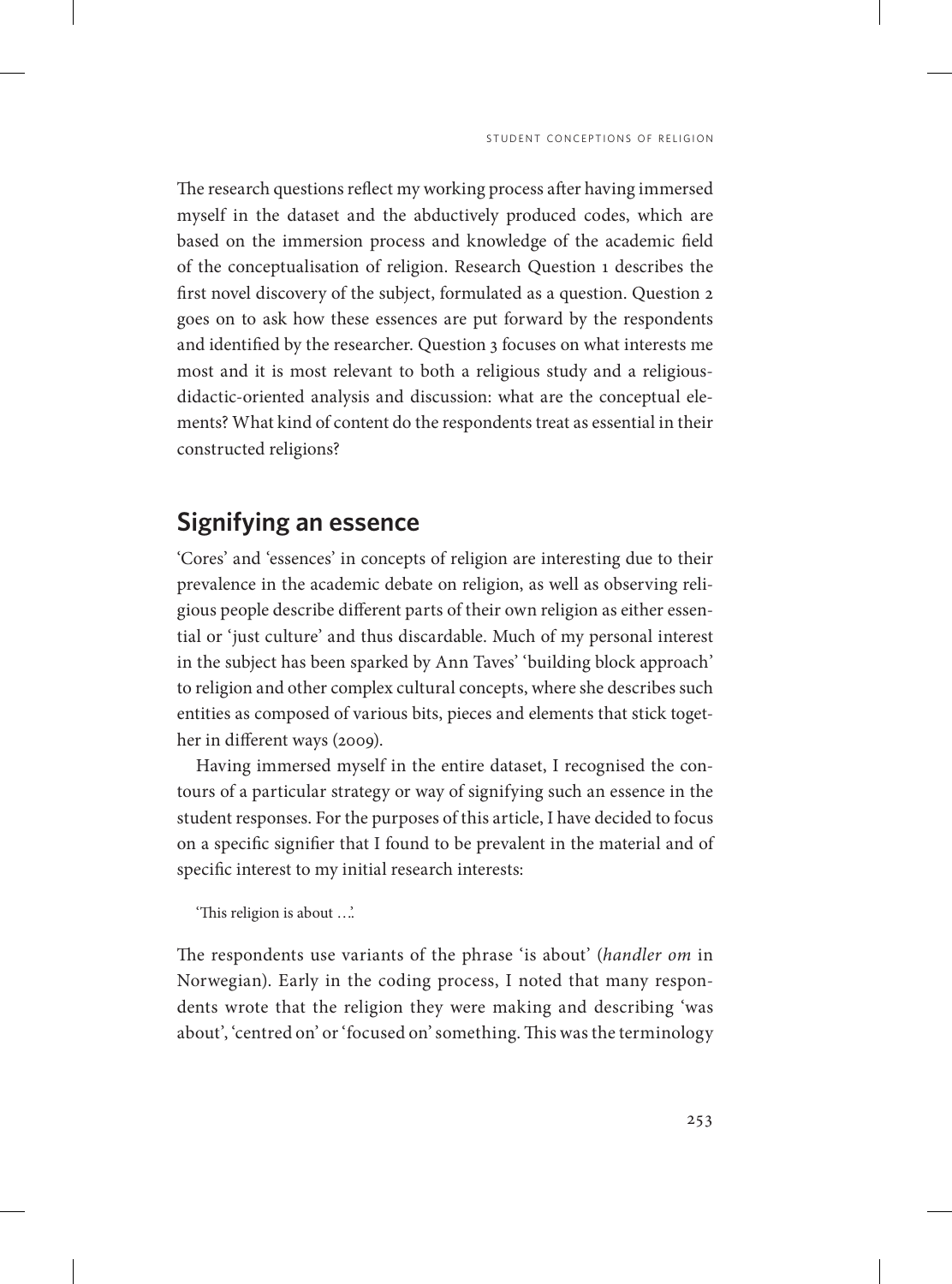employed by the respondents and, in so doing, they could be interpreted as proposing a central or essential element in their constructed religion.

Sentences that followed this format were coded in two parts, one 'signifier' to show how I understood them to propose an essential element, and a 'content' code to highlight the diverse conceptual elements that are taken to be essential. The rest of this article will focus on the 'content', to investigate further which pieces of the puzzle were described as essential.

## **Coding process**

I started out by producing preliminary codes in an inductive manner. From this extensive process, I sharpened initial research questions, focusing on the trends I found interesting, such as the signified essences mentioned above. After having discovered the complexity of the sample, I decided to limit the analysis to a part of the data in order to achieve more depth in the analysis. A second coding process was initiated on a smaller, random sample of 50 student responses, following the coding schema of 'signifier' and 'content'. The responses were coded verbatim in Nvivo.

The following stage of the analysis consisted of the development of themes or category groups developed on the basis of the first, basic codes, utilising language from the academic disciplines to put words to the content described by the students to be essential. Codes that were especially prevalent and rich were split into subcategories to make it possible to express the contents of the student responses. In an effort to use simple and easily understandable language, I have decided to refer to the developed codes as 'categories' and 'subcategories' respectively. While being developed, the categories were kept in a fluid state; sometimes I decided on merging those I found to overlap significantly, and sometimes I added in subcategories in an effort to properly express variant trends within a category.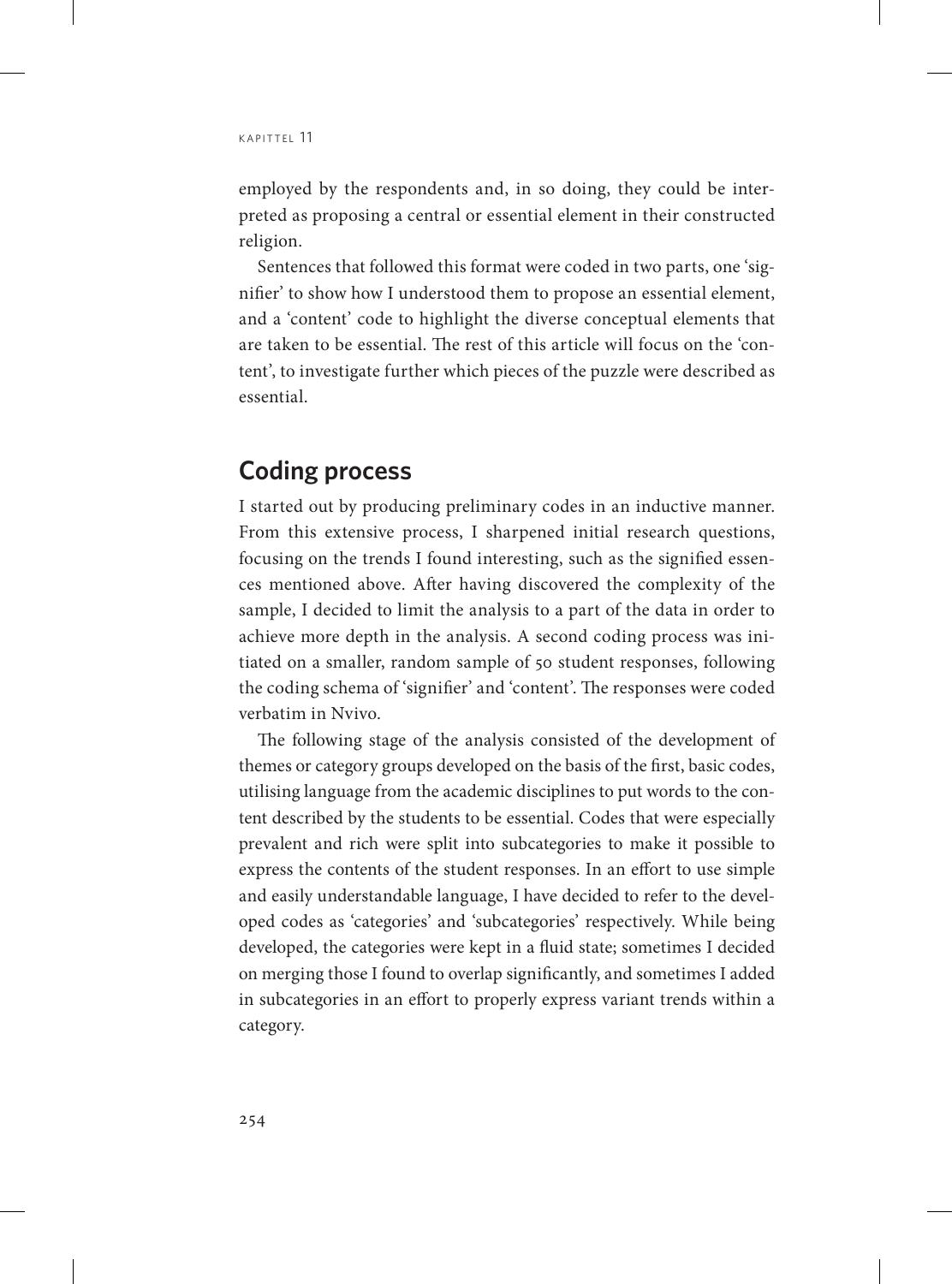Qualitative coding is creative work, which calls upon the researcher to make difficult choices. I have, for example, included a reference to a karmic law under 'ethics', while others might think it could just as well belong under 'cosmology', which is a reductive choice I have made to try to keep true to my reading of intent and emphasis in the particular student response. Coding is a reductive process that will distil nuance and overlap into more manageable categories. I urge the reader to keep this in mind.

As can be seen in Table 1, subcategories such as ontology, transcendence and immanence are gathered under the category of cosmology. The two latter subcategories can be seen to overlap semantically with ontology, but they have been differentiated in order to retain the emphasis of the students' responses. I also wished to preserve this nuance due to the prevalence of transcendence as a substantial element in defining 'religion' and 'the sacred' among scholars and transcendentally committed religious people, and wanted to see how that conceptual element was used in the dataset (see, for instance, the definition of religion offered in Repstad, 2020, p. 13).

As a result of the coding process, 'ethics' has turned into the most prominent category, with an entire host of subcategories. These were judged to be necessary in order to do justice to the richness of the content covered by the overall category of ethics in the student responses. I have taken 'ethics' to signify both social ethics and a perhaps more Aristotelian sense of living 'the good life' as a human being. We live in an age where ideas of 'self-realisation' are prevalent, for instance in the form of 'seekers' or religious individualisation (Berger, 2014; Lundby, 2021; Repstad, 2020). Perhaps student responses focusing on 'the good life' could be interpreted as ways of communicating social capital rather than ethical ideas, but I take the emphasis and tone to be closer to peace of mind and living a worthwhile life, which are subjects I consider to be ethical in substance.

After dealing with several interpretive dilemmas like the ones mentioned above, it was possible to construct a map of conceptual categories that covered the analysed material:

255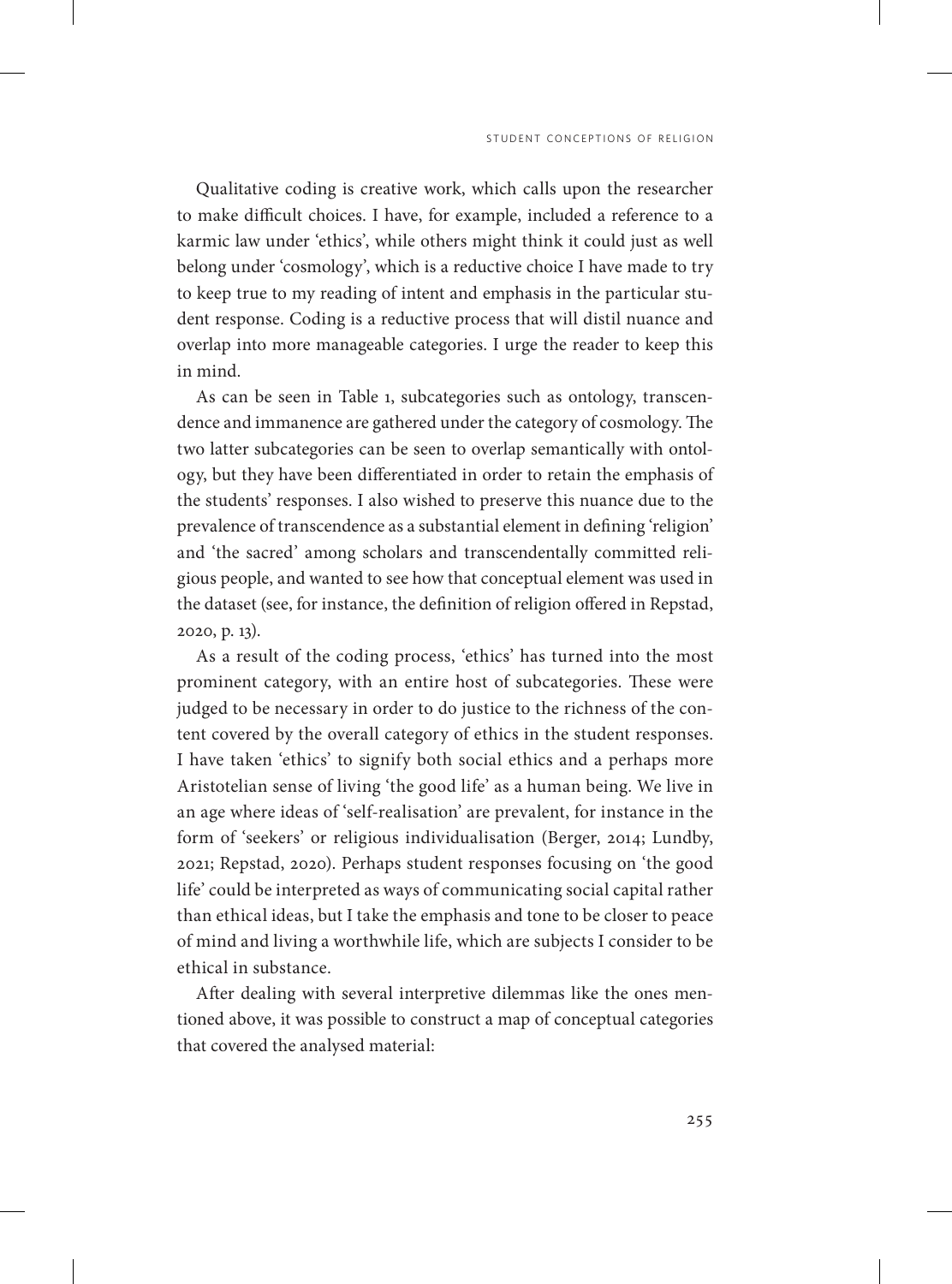



# **Content and categories**

In this section, I describe and comment on the various categories, with emphasis on what they tell us about the students' views. Note that the content map (Table 1) is arranged vertically in alphabetical order,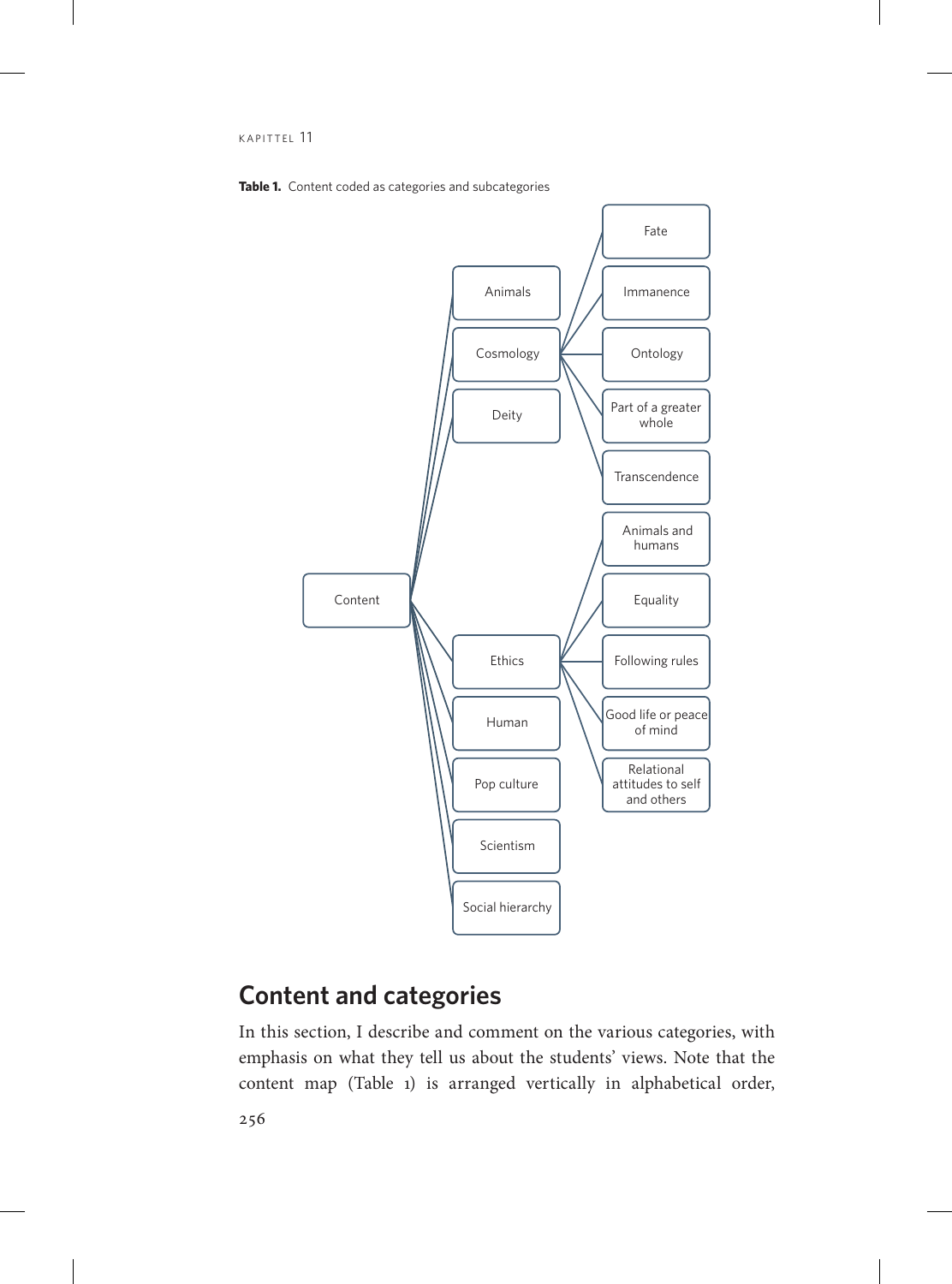meaning that the position of each element is not intended to convey any meaning beyond the category to subcategory relationship, which can be read horizontally.

*Animals* is a comparatively small category concerned with the role of animals, where rules of behaviour towards them are not included; these are instead subsumed into the category of ethics. The two category members are simply variants on the phrase 'a religion where the animals are in focus'.

As can be seen in Table 1, the category of '*Cosmology*' includes 5 subcategories: fate, immanence, ontology, part of a greater whole and transcendence.

'Fate' refers to responses that presented conceptions of universal freedom of will or universal fatalism as essential elements in the constructed religion, or as something between these two binary positions. I decided to unite them in this common code rather than divide them up into smaller codes representing the various positions, because of the relatively low amount of code group members. This shows us that few students pictured religion as essentially preoccupied with universal freedom of will or universal fatalism. Such elements are included as a smaller piece in the larger construction of a religion, but seldom as an essential part of that construction in the sense of being marked by a signifier code.

Immanence and transcendence stand as opposites, indicating essential concepts that I take to be either the one or the other, such as placing importance on the physicality of 'the atom, which created the universe' or, inversely, positing that the universe is an elaborate simulation, with another, more 'real' reality somewhere beyond this. I found this divide particularly relevant to investigate, as both scholars and believers have tried to define religion and religiosity as intrinsically linked with ideas or experiences of transcendence. In this dataset, a small group of students have posited either transcendence or immanence as an essential conceptual element of their religion, and the split between the two is roughly equal. Note, however, that there is an overlap between the codes and the code groups. 'Deity', for instance, can be taken to signify transcendence if it is interpreted in a particular way, a choice I have decided against for reasons elaborated on in the commentary on that category.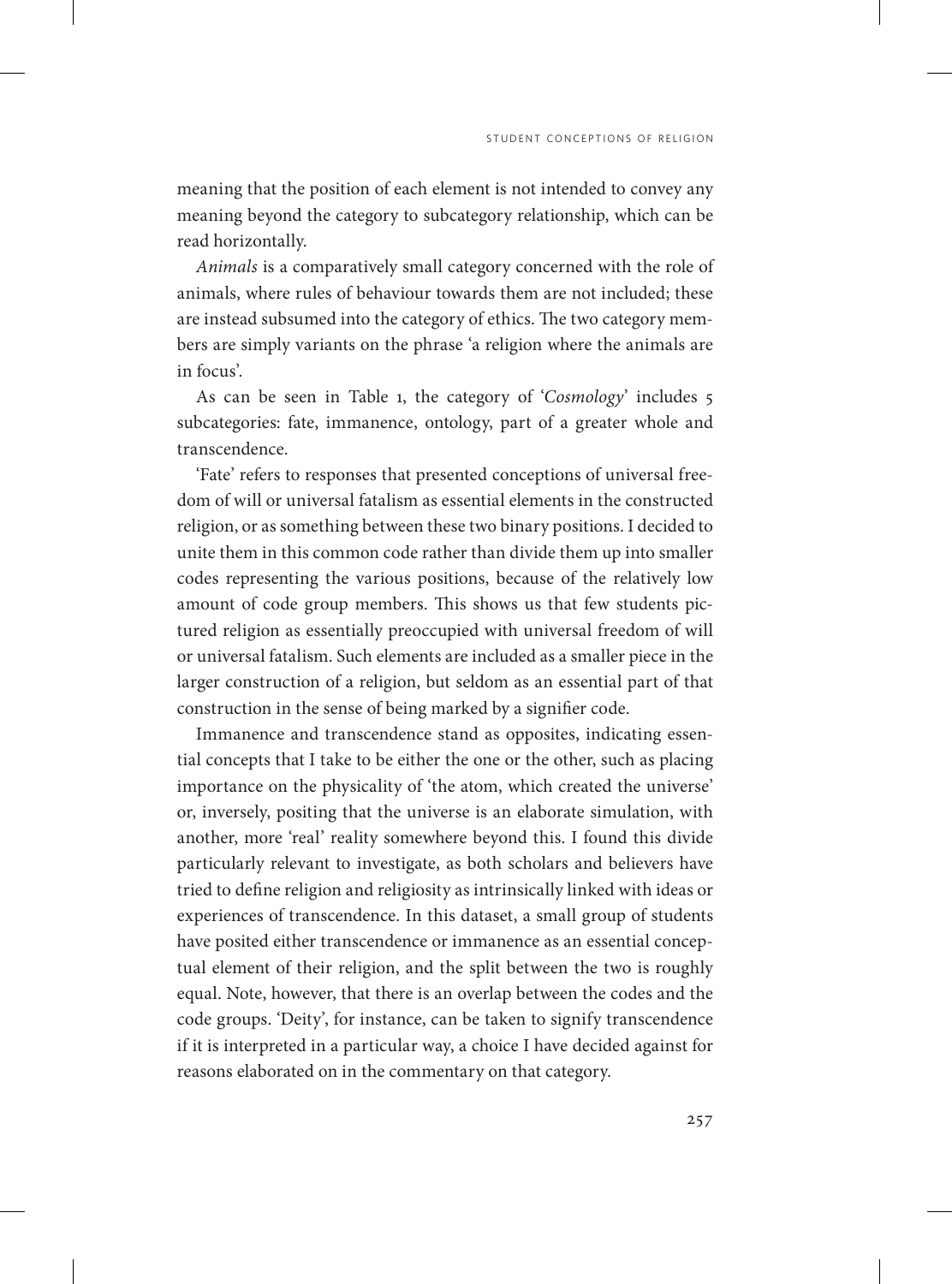Ontology as a subcategory has a significant overlap with immanence and transcendence, and acts as a third option for codes and sentiments that do not fit neatly into the latter two. Examples include positions and content such as 'everything is relative' or 'an energy given to us long ago'.

'Part of a greater whole' contains ideas suggesting or insisting that you are a part of a greater whole. This connectedness can be expressed as a cosmic puzzle or as something benign that watches over you and delivers you from isolation and loneliness. I decided to group these under 'cosmology,' as they seem to say that the greater whole is an intrinsic part of the composition of the universe and the self.

*Deity* is a category that was used when students included a god or gods explicitly as an essential element of their new religion. I must admit that I was surprised to see so few instances of this, as 'do you believe in God?' is a question that many seem to ask as if it is synonymous with 'are you religious?' and many studies and books concerning religion tend to focus on gods (see, for instance, Norenzayan, 2013). Many students included deities in their descriptions, but few described them as essential to the religion. The three instances were: 'one god for every country in the world', described as a system of multiple national deities, with each nation being represented and watched over by their specific god; 'The God Guddha', a monotheism featuring a central god with a name based on a pun on 'god' (*gud* in Norwegian) and 'Buddha'; and finally, the third instance is a system where there is a single god representing and watching over the population of every individual planet in the universe, perhaps carrying out the logic of 'national deities' to the space age and science-fiction inspired ideas of planetary colonisation. Because of the implicit or explicit immanence inherent in the descriptions of these deities, as in the worldliness of a 'Guddha' or the gods of the nation states, I have decided against subcategorising them under the category of 'transcendence'.

*Ethics* is by far the largest categorical group in the data set, and various subcategories were instrumental in representing the variation of the contents more clearly.

'Animals and humans' simply relates to the relationship or behaviour between the two categories of creatures.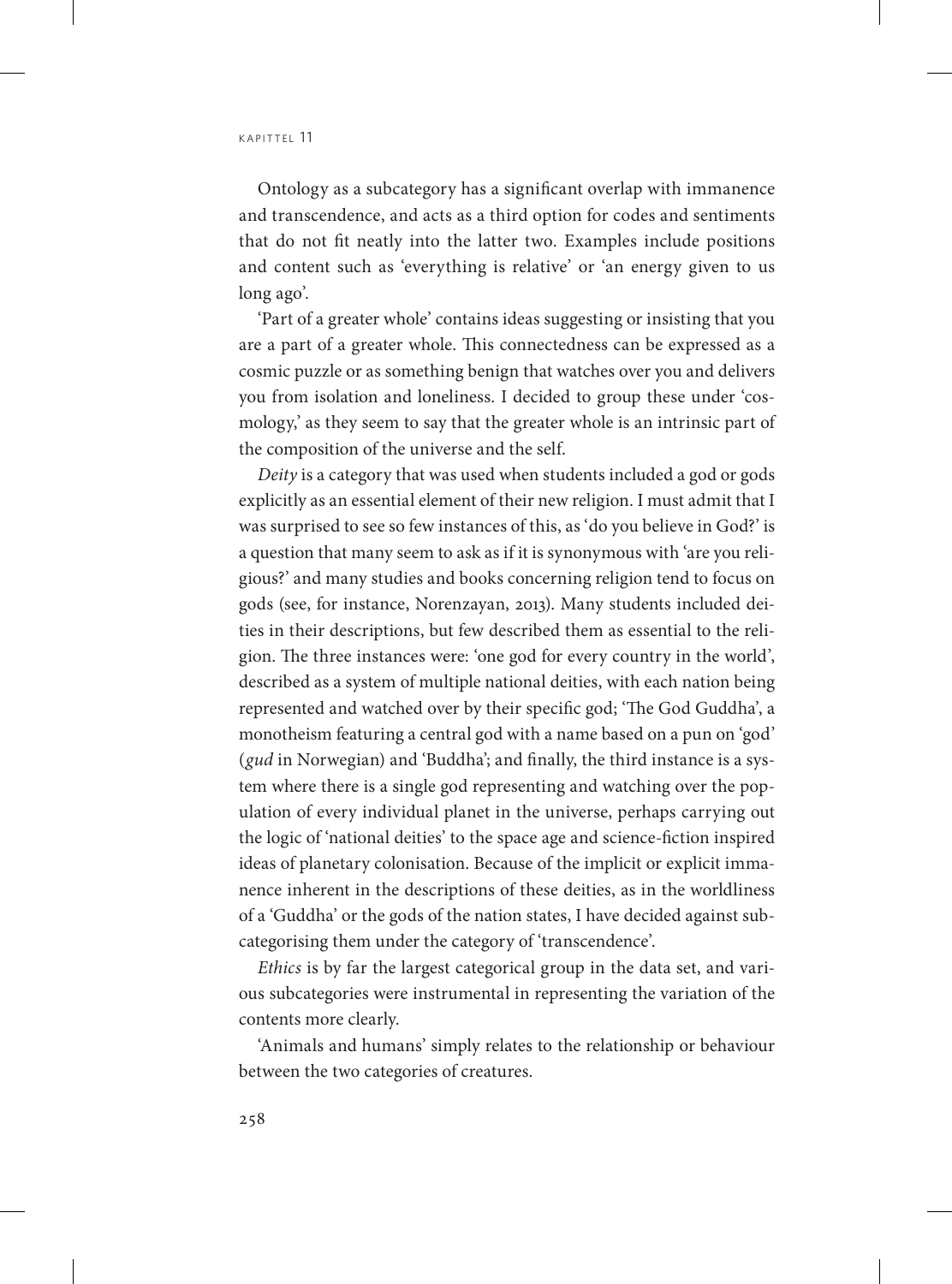Equality is a large subcategory, which expresses attitudes such as 'everyone is welcome, no matter who they are', or explicitly defines their terms as in 'no matter if you are man or woman, black or white, young or old, boy or girl'. The code group also includes expressions of universal human rights, forbidding discrimination of all kinds or insisting that the specific religion is 'for everyone' as an essentially important trait of the religion. In terms of specific discussions of equality as inclusion, gender equality was mentioned most often and was done so primarily in terms of equality or non-discrimination between men and women.

'Following rules' has some overlap with the previous subcategory. 'Discrimination is not allowed' can easily be understood as a rule, but I decided to group it under 'equality' due to my reading of the emphasis. Some specific rules are mentioned, such as the 'golden rule' and the 'law of Cardamom', from the popular Norwegian children's book and play by Thorbjørn Egner (1955): 'One shall not bother others, one shall be nice and kind, otherwise one may do as one pleases'. Others simply consider rule-following in itself to be essential to their religion, or emulation of an exemplary figure within the religion as a path to personal development to be significant. A majority of the rules seem to provide regulations on how to treat other human beings.

'Good life or peace of mind' might be seen as a controversial subcategory of ethics, or even as two different categories entirely. After much reflection, I decided on this particular arrangement, since it expresses some of the novel content in the data material as discussed here and in the later sections, where the data is presented and reflected on. One participant included, for instance, 'to live well with yourself and the choices you make' as an essential element. I take this statement to be both ethical in the sense of making value judgements on your own choices and to be related to peace of mind or inner peace. Other respondents focus explicitly on self-realisation, 'meditation and nurturing your soul,' 'not stressing and overthinking' or 'loving yourself'. I take all of these to point towards a foundational question in philosophy and ethics – how do we, as human beings, live good and full lives? Aristotle and Plato certainly filled volumes commenting on the subject, and the students themselves seem preoccupied with the question.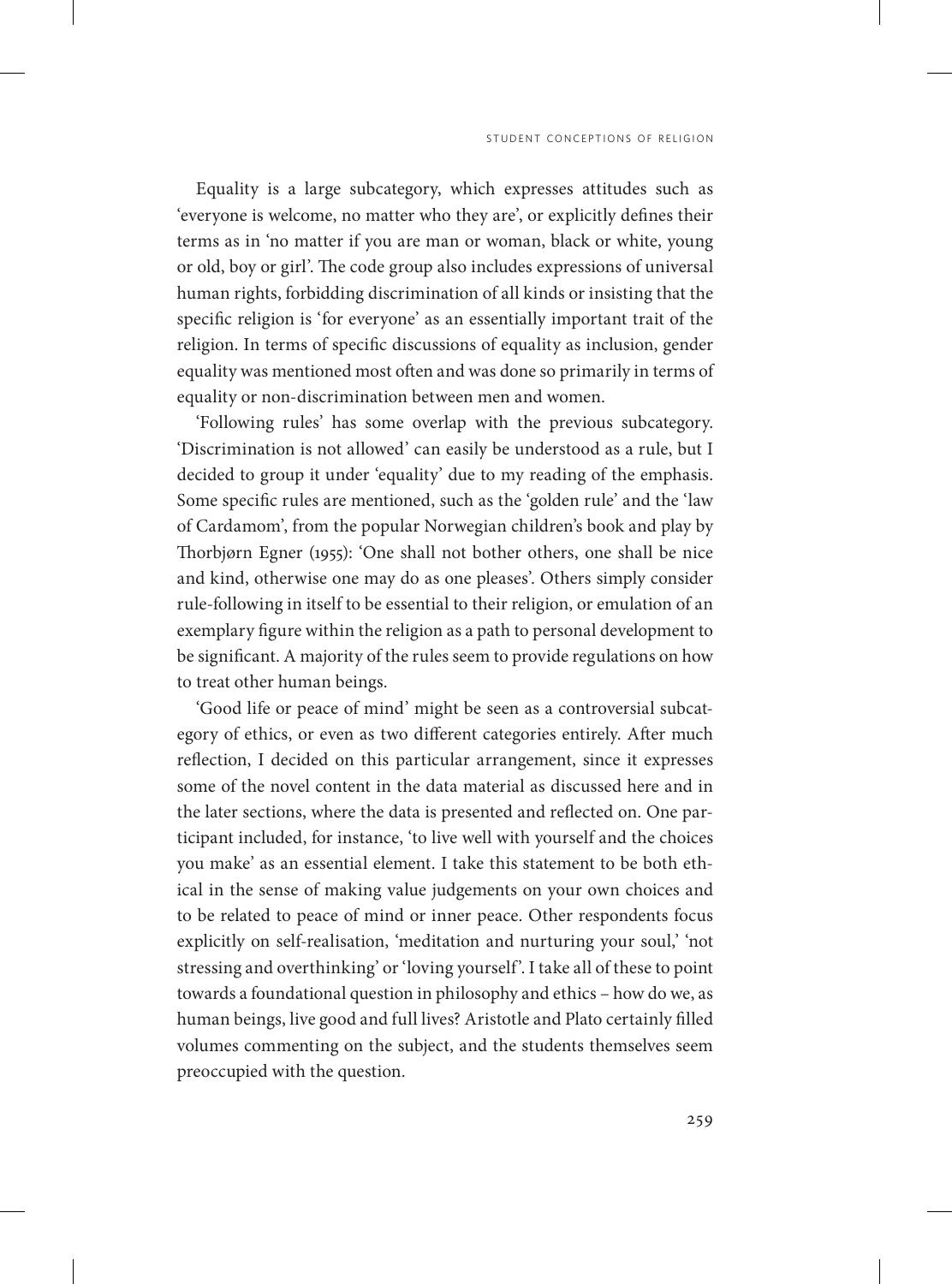'Relational attitudes to self and others' is another difficult code. Again, there is some overlap with the category above, but I take the emphasis to be closer to relationality. The code members place significance in 'believing in yourself and others', 'respecting each other', and 'loving one another'.

Using the above as a reductive summary of the presented results, we can conclude that while the religions are varied, the respondents put a strong emphasis on exploring themes that have been categorised as cosmology and ethics. Therefore, these present themselves as prominent and essentially important elements of religion. Within these categories, the students seem to focus on matters pertaining to wanted or unwanted restrictions on human behaviour through complex and varied content, tropes and ideals such as fate, freedom, equality, inclusivism, acceptance of self and others, self-fulfilment and inner peace. If we consider the students to be collectively involved in a similar enterprise to scholars of religion, namely to capture important elements of what religion is about, what does this material tell us about their ideas and how do these ideas compare with those of the scholars?

## **Discussion**

#### Protestant Christianity as the prototype?

Many conceptions of religion have been criticised for being too closely modelled on modern variations of the themes set up by Christianity in general and Protestantism in particular to function properly as a universal concept (Asad, 1993; Cotter & Robertson, 2016; Dubuisson, 2003; Masuzawa, 2005). Among the features is a personal, individual faith you can freely choose to belong to and an object of this theology in the form of a deity or a transcendent ideal. Since Norway belongs to Protestant, northern Europe and, until recently, had a strong Lutheran state church, it seems relevant to investigate the representation of Protestant 'bias' in the student texts. The findings seem to reflect some of these points and abandon others. The ideals are rarely explicitly transcendental, and when deities are mentioned, there is little focus on them compared to categories like ethics.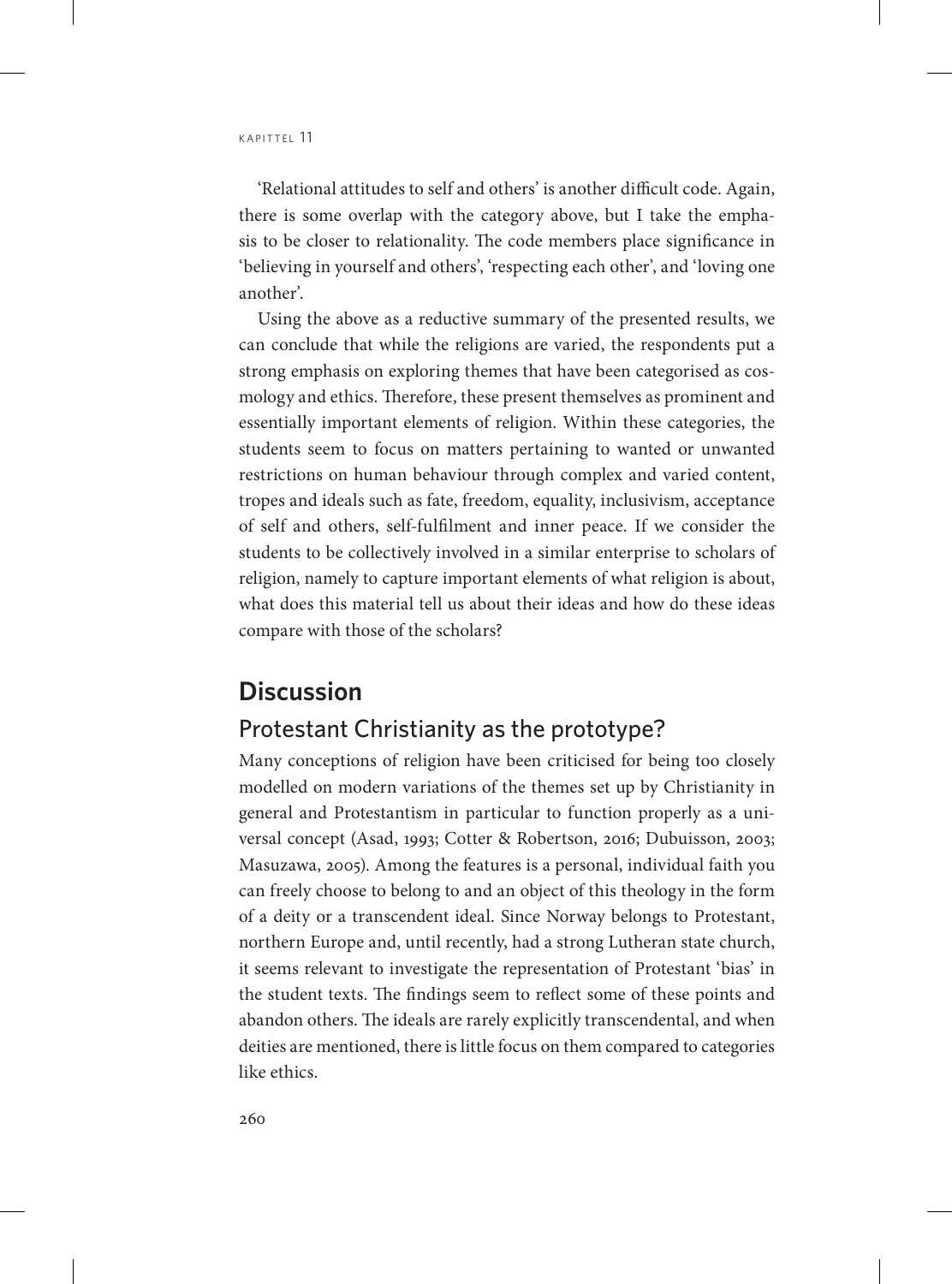In their texts, the students seem to have few problems envisioning and imagining religions in which ethics, moral duty and the quest for personal fulfilment feature as essential and important elements. What seems harder for them to imagine is why and how ritual, religious experience, religious hierarchy and religious materials can be meaningful to religious people. If this interpretation is valid, there is a possible parallel to the comparatively recent move away from the phenomenological approach to religion in universities, also reflected in curricula (Antes, 2016; Hylén, 2012). Phenomenologists of religion have had their claims and methodology widely criticised for good reason (see, for instance, Andreassen, 2010), but perhaps there lies some opportunity there for a didactical project that aims at teaching the subjects at the heart of the phenomenological enterprise, such as experience, in a responsible manner that responds to the critique levelled at the phenomenologists.

Seen from a methodological perspective, the students responded creatively to a task asking them to 'create and describe a new religion'. They were not asked direct questions, such as 'what is religion' or 'what should religion be like' and, reflecting on how to interpret their responses in light of this indirect method, I find it impossible to distinguish between descriptive and normative authorial intent in the data. Instead, I see them as responding actively to something in their surrounding culture. Their religions are not created in a vacuum, and the preoccupation with equality, freedom of choice, inclusivity and egalitarianism can be seen as a response to medialised depictions of religion as a source of conflict with those values. This points in the direction of interpreting the student responses as mainly focusing on what they think religion could or should be and not necessarily what it currently is.

Even so, I find that the responses are tinged with elements and flavour that is 'religion-like'. If they respond to possibly contextual representations of restrictive religious ethics by creating a religion with a focus on non-restrictive ethics, they are still describing religion as something they perceive as having a salient ethical dimension.

While I had not originally intended to investigate the specific values that the students were propagating, nor did I design the study with this purpose in mind, I find myself reflecting on their ethical positions, given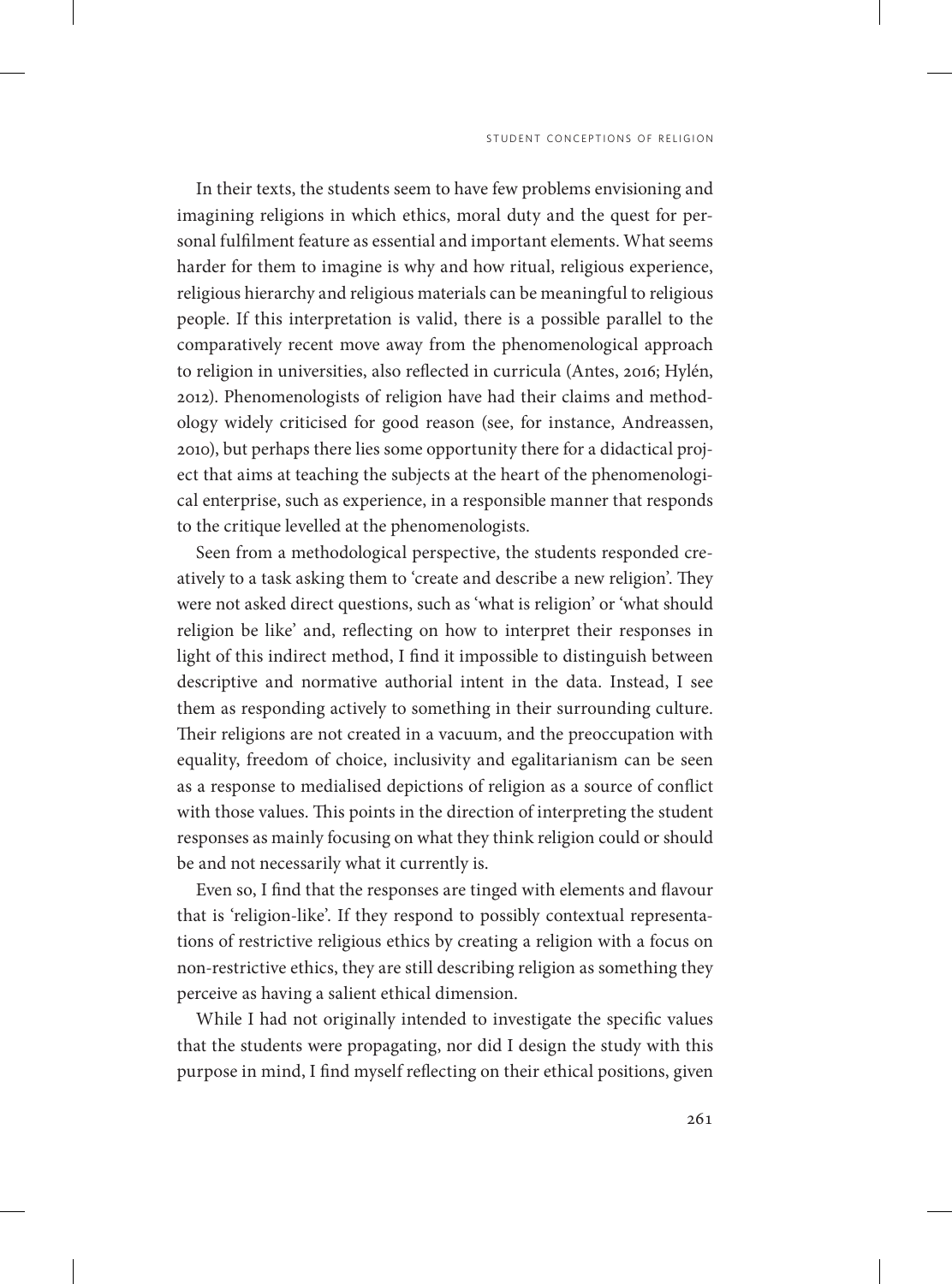that ethics is so prevalent in their religions. Strong values are: inclusivity, peace of mind, individual freedom, equality, belief in yourself and your fellows. These are combined with suspicion towards hierarchies and restrictive rules, and a kind of soft disinterest in transcendence or deities. While being varied in form and content, and full of contrasting positions, they seem to sketch out the contours of a larger picture, an intangible consensus. Is this, in a Durkheimian sense, their own society reflected in the form of a religion? Is this the kind of religion they adhere to in their heart of hearts, if they put aside our labels and construct it from the bottom up? These reflections are certainly speculative, but I find them to be interesting thought experiments.

It seems difficult to find a term that adequately describes the overarching 'direction' of the students' values. Individualism does not catch the strong egalitarian and equality-driven parts of the puzzle. Conversely, egalitarianism and equality are at odds with the individualistic bent in the data. They are certainly not hedonists in the vulgar sense of the term either, as values such as peace of mind and belief in others are a lot more prevalent than the infrequent references to purely material or sensory pleasures.

While pondering these issues, I found a fruitful perspective in Alec Ryrie's (2019) description of the period since the Second World War as one dominated by the values of 'humanistic anti-Nazism'. Drawing on Callum Brown's study of non-belief (2017), Ryrie sketches out a change in the values and religiosity of the inhabitants of Europe and North America. He describes how the Christian religion was considered a moral and ethical paragon until the post 1960s and, while people might not have paid much heed to complicated theology, they could easily have described themselves as dedicated to the Christian ethos. This has changed. Brown's study of non-believers indicates that they were generally dedicated to some version of the 'golden rule', and 'a linked set of principles about human equality and bodily and sexual autonomy'. A form of 'humanism', Brown calls it, referring to how the respondents described themselves as being convinced of this before they discovered the term or broke with religion. This foundational ethical stance may have come into conflict with their religion or simply made it redundant, if their primary interest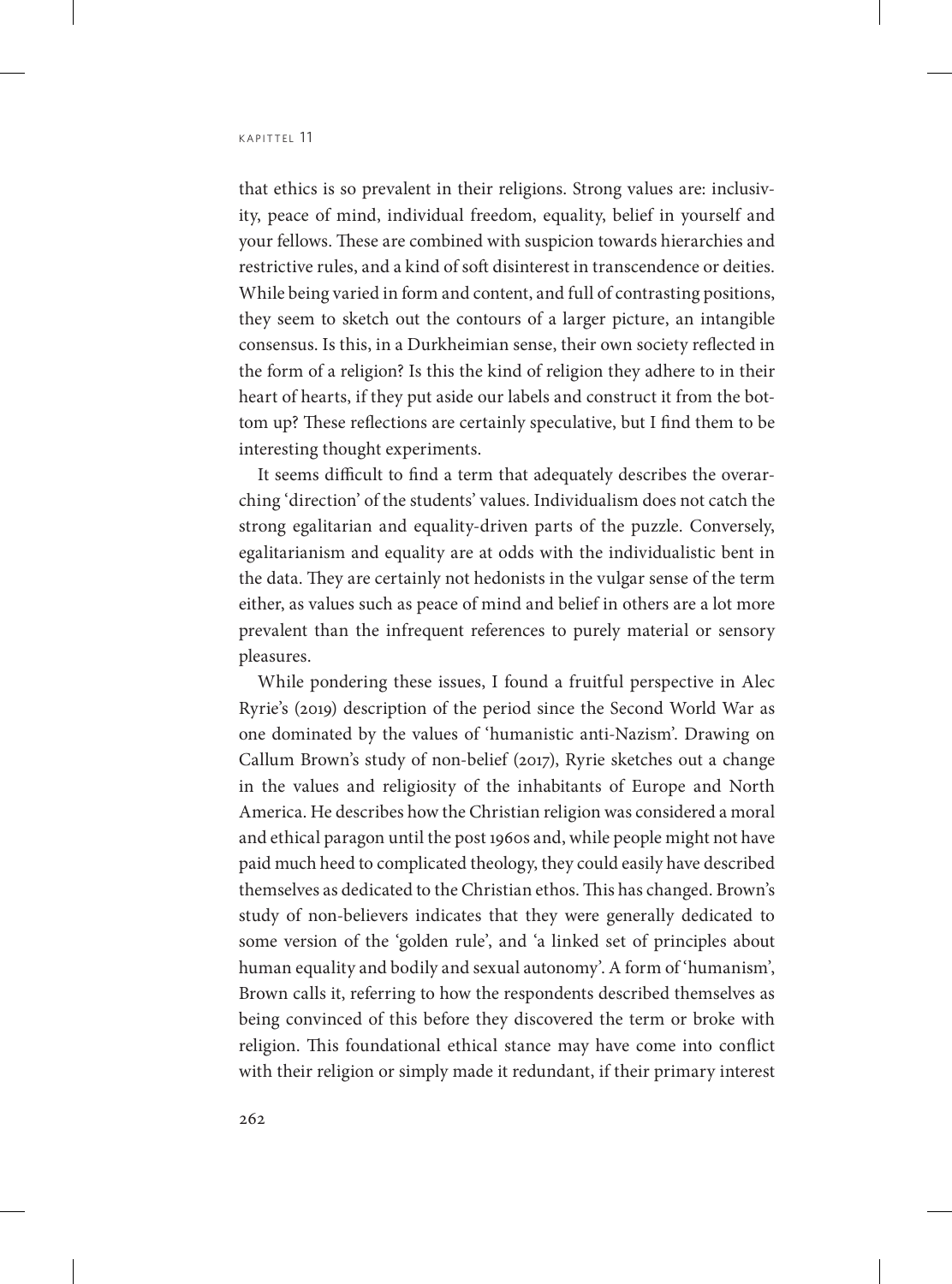was ethical guidance. Applied to the students' texts, the idea of a foundational, ethically oriented humanism could be interpreted as a description of the students' preoccupation with ethics in general, and values such as tolerance, individualism and egalitarianism in particular.

In the Norwegian context, ideas of what religion is or a religious person is have also shifted in contact with Muslims, Islam and contemporary media portrayals of these, which have tended towards depicting a conflict between the values of the religion of Islam and the values of the Norwegian majority population, though not exclusively (Repstad, 2020). This can be traced indirectly in the present data material through the way the students distance themselves from 'strict' religion. It seems to be directed more towards general 'fundamentalism' across religions than towards local Protestant prayer-house pietism.

These students seem more likely to conjure up an image of a conservative and intolerant Muslim preacher rather than, say, a Læstadian minister with the same traits. This means that this image of 'religion' is part of what they were reacting to when they took part in this research project and constructed a new religion in response. Viewed from this angle, the students could be seen as asserting 'their' values in contrast to the spectre of intolerant religion, which is often portrayed in the media and popular discourse (Lundby, 2021). While it might be tempting to consider this to be a case of the majority population confronting a Muslim minority, this need not be the case, as most Norwegian Muslims share 'Norwegian values' (Ishraq, 2017).

#### 'World religions'

What has been included in the students' texts when it comes to representations of the central traits of religion? What has been excluded? To answer these questions, I will draw on Ninian Smart's dimensions of religion (1997). The reason is methodological since this literature is already part of the context and therefore not completely external to the actors. Smart's scheme has been used for decades, both in higher education and in the secondary school setting. In Norway, Smart's dimensions appear in textbooks both as a theoretical framework for analysing and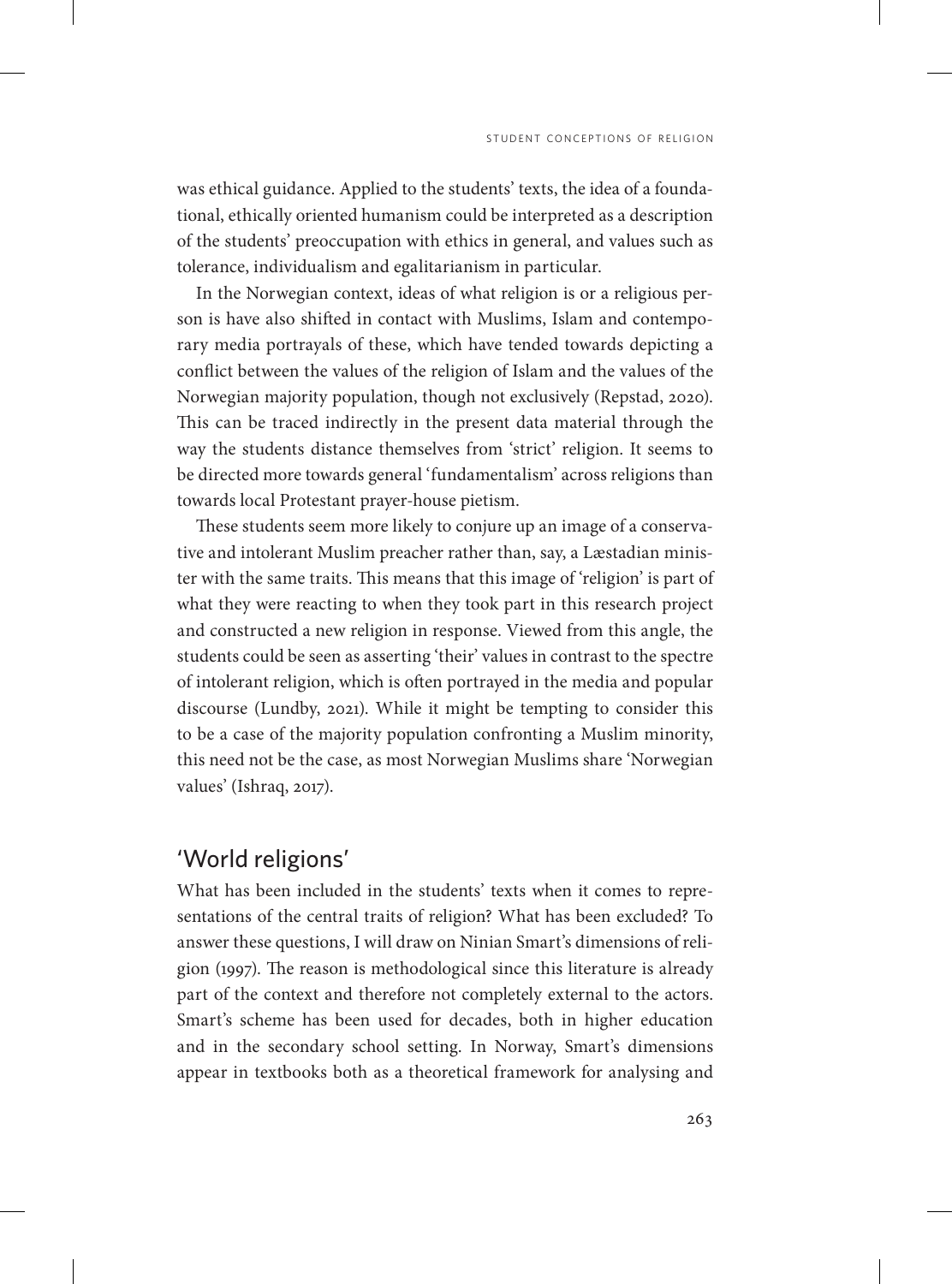comparing religions, and as a way to organise knowledge about religions. The seven dimensions model has been criticised for being too simplistic, too essentialist, and modelled on a contemporary Western conception of religion – Protestant Christianity in particular (Andreassen, 2010). In spite of scholarly critique, teachers tend to use this scheme, perhaps due to lack of time and resources. My experience as a teacher educator indicates that teachers often use this model to facilitate analysis, investigation and comparison in the classroom. One reason for this continued popularity is that while there are many other models out there, they also fall short of representing the entire spectrum of what religion has, is and can be, in a way that is both nuanced, easy to understand and devoid of traces of the 'blueprint-religion' it has been modelled on. It is therefore quite possible that Smart's model has influenced the teaching and learning of the students taking part in this inquiry, and it seems appropriate as a mirror to hold up in discussing the results of the analysis.

Smart's claim is that religions have recognisable elements that can be studied, and he groups these into the following seven dimensions: doctrinal, mythological, ethical, ritual, experiential, institutional, and material. Smart introduced other models with other categories, but the 'seven dimensions' model has seen the most widespread use (Andreassen, 2010). If we use this as a 'top down' approach to the analysis of the present data, they are represented to a certain degree.

The doctrinal elements of the religions represented in the data seem to flow into the ethical and mythological dimensions. A rule, like 'everyone is welcome in this religion' is both ethical and doctrinal, as the student presents this as the sole authority on what the religion allows or contains. Similarly, with doctrine and mythology, a narrative spun as 'this religion believes that X …' has the air of a doctrine, while 'some people believe that X …' does not. Therefore, the doctrinal dimension can be argued to be mainly present as a mode of telling or structuring a claim within the student response in a sense that makes it sound official and declarative.

Mythological elements are certainly present and seem prevalent in the category I have grouped into 'cosmology'. Here, the students' religions deal with both stories framing the tradition and its world view and/or theology.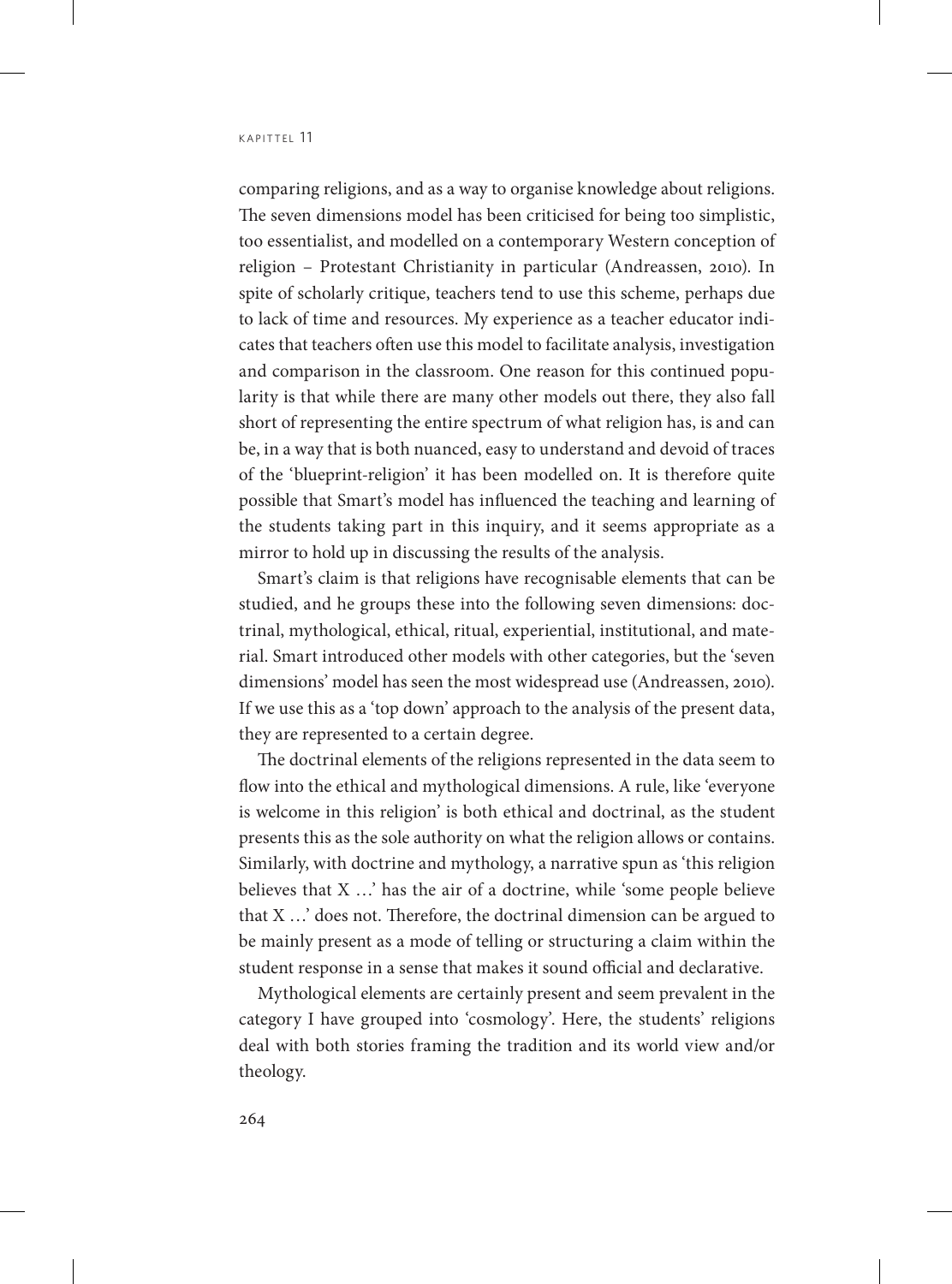The ethical dimension of religion has been substantially represented within the dataset, grouped under the category bearing the same name.

Rituals are only occasionally mentioned or described; they are rarely given pride of place as an essential element of the religions. This therefore seems to be considered more foreign or epiphenomenal than the previous dimensions.

Religious experience is similarly absent. While we have some examples like 'feeling like part of a greater whole', there is little here to satisfy a mystic, one of Eliade's *homo religious*, or even a scholar like William James, who took these experiences to be the beating heart of religion.

Institutions are mentioned, but rarely in a sense which conveys explicit importance. However, some of the responses describe the religion as if it functions as a single institution, in a sense loosely comparable to the vague concept of 'Christendom'. The religions described in such a manner have strong borders and little room for variation, since they are worded in declarative and totalising ways, such as 'in this religion everyone is welcome', 'in this religion, everyone has to …' or 'this religion believes that …' – which could be interpreted as similar to how you would describe the rules and values of an institution rather than how you would describe fluid cultural currents, religious or otherwise, comprised of different people with different views and behaviour.

The material dimension of religion is mentioned sometimes, but again it is rarely considered to be essential. The students sometimes include buildings, books, clothing or places, and this often seems to be encyclopaedic in tone. 'The holy place of this religion is X; it was founded Y years ago. They wear this piece of clothing, and believe in Z' – as if the student is mimicking the formulaic tone of a textbook or Wikipedia article.

In summary, by imposing the dimensions of Ninian Smart on the data, the students' texts present themselves with a strong focus on the mythological, ethical and doctrinal dimensions of religion, while the material, experiential and ritual dimensions are largely considered to be epiphenomenal or skimmed over. I interpret the institutional elements to be incorporated into the religion itself, as they are often described in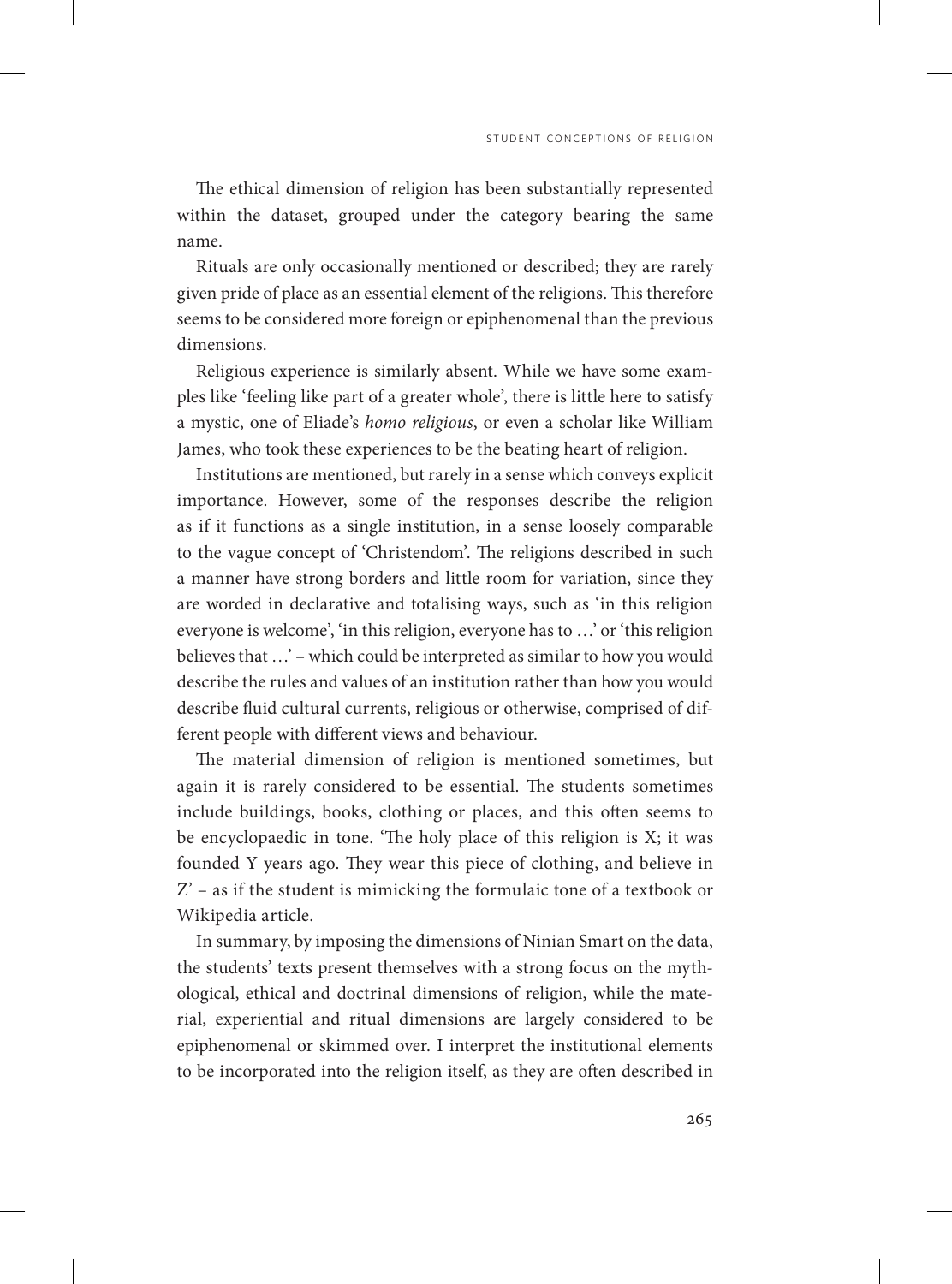a totalising and declarative manner, setting the religion up as a single institution, rather than as something which could include a multitude of differing institutions.

As we have seen in the discussion about Smart's dimensions, the image of 'world religions' as a possible paradigm for the students' constructions of religions is not entirely confirmed by the data. As can be inferred by the analysis above, the students emphasise their imagined religions as individualistic, egalitarian, tolerant and preoccupied with equality, and the world religions as possibly confronted by insistence on such values. If so, then we have a challenging, but interesting and potentially fruitful starting point as teachers and lecturers, contrasting this view of what religion is and has been with others, opening up the concept to the myriad dimensions, phenomena, behaviours and perspectives that are covered by the broad and unwieldy concept of religion.

This may justify considering a responsible didactical use of phenomenological perspectives on religion as a possible answer to some of the findings in this study. Andreassen (2010) points out that Smart and his focus on religious experience has been used in didactics textbooks to turn the teaching aims from learning *about* religion to learning *from* religion, and thus into a religio-theological or even semi-confessional religious education. This critique is warranted and I share his concerns. What I propose instead is built on the lack of 'cores' and 'essences' concerned with religious experience, ritual, hierarchy and materials in the data material presented by this article. My intention is not that teachers should return to experience of the numinous as the sole root and core, or the *primus inter pares* of all religious phenomena, but to supplement a background understanding which seems focused on religion as social norms and rules with other perspectives. If students see religion primarily as sets of restrictive social rules, then educators can open up the category of religion as understood by students to encompass a wider range of interpretations and multiplicity, reflecting the rich work of scholars and researchers of religion. To do so, we need to tackle and convey matters of religious experience, but to do so in a way that avoids calling on our students to 'empathise' and 'open up to' experience of the numinous or the sacred as a transcendent category.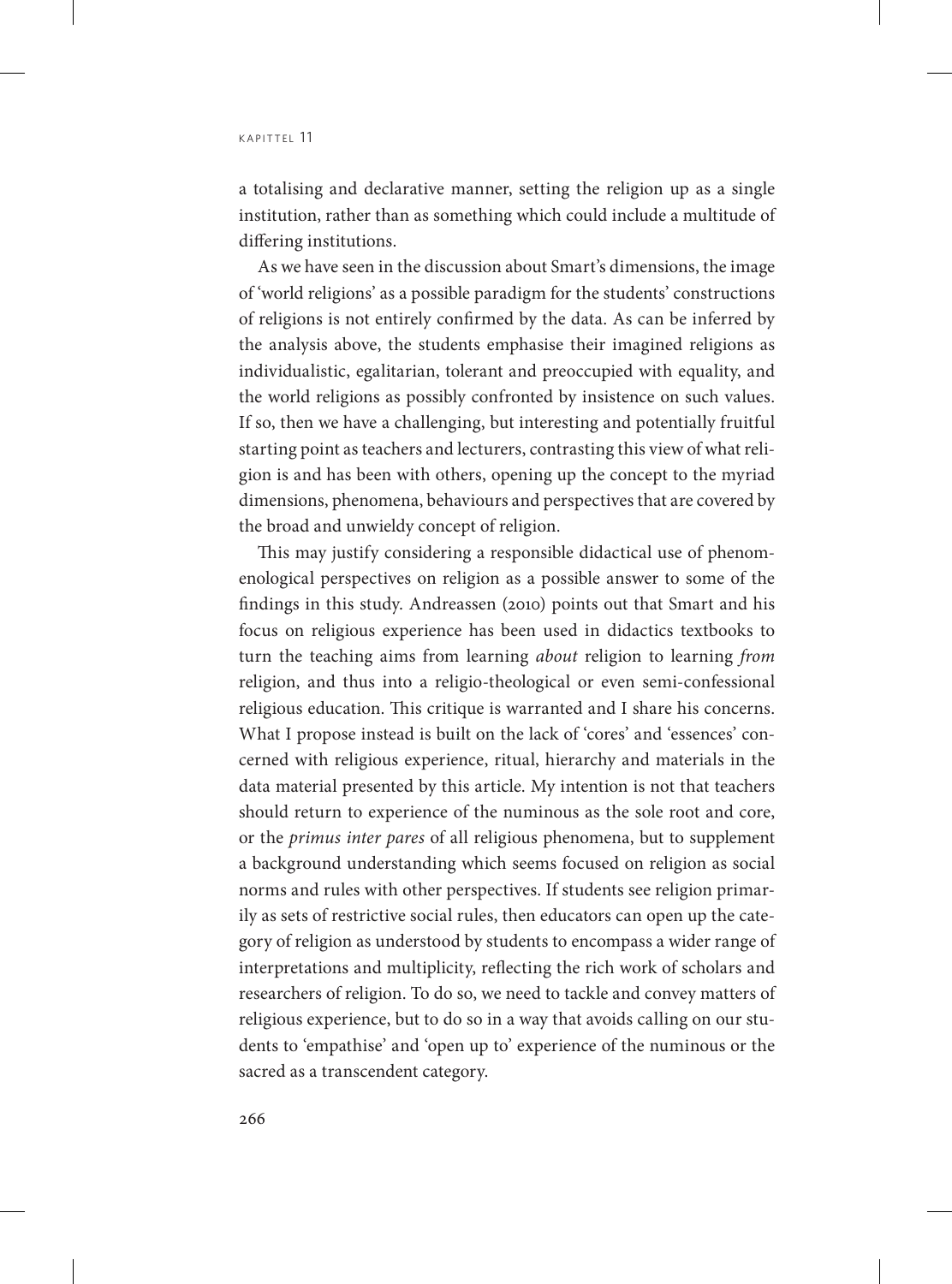While we do not have access to the direct experiences of others, we can access their accounts of those experiences, and how these accounts have influenced and been understood by others. Ann Taves (2009) has been investigating this avenue fruitfully from a religious studies perspective, reflecting on how to study religious experience from a wide array of interconnected disciplines. Her work explores how people describe, identify and produce these experiences, and how they are, through the march of history, connected to or disconnected from the larger cultural concept of a particular religion. Based on the results from the present article and the work done by scholars like Taves, there may be potential for dealing with religious experience in educational settings, given that didactical reasoning is able to address this in a balanced way. Here, we may take advantage of the opportunities granted to us by what Skeie (2015) describes as a 'third space' occupied by didactics, situated between the research at the academic level and the teaching situation in schools. We might also benefit greatly from more didactical discussion on how to teach subjects like religious experience and ritual in a balanced way, as well as more research on how these subjects are currently taught in schools and universities.

## **Literature**

- Andreassen, B.-O. (2010). Bruk eller misbruk. *Religionsvidenskabeligt Tidsskrift*, (55). Anker, T. (2017). På tide å si farvel til verdensreligionene? In M. von der Lippe
- & S. Undheim (Eds), *Religion i skolen: Didaktiske perspektiver på religions- og livssynsfaget* (pp. 25–33). Universitetsforlaget.
- Antes, P. (2016). Phenomenology of religion revisited. In P. Antes, A. W. Geertz & M. Rothstein (Eds.), *Contemporary views on comparative religion* (pp. 141–152). Equinox Publishing Ltd.
- Asad, T. (1993). *Genealogies of religion: Discipline and reasons of power in Christianity and Islam.* John Hopkins University Press.
- Berger, P. L. (2014). *The many altars of modernity: Toward a paradigm for religion in a pluralist age.* Walter De Gruyter.
- Brown, Callum G. (2017). *Becoming atheist: Humanism and the secular West.* Bloomsbury Publishing.
- Cotter, C. R. & Robertson, D. G. (2016). Introduction: The world religions paradigm in contemporary religious studies. In C. R. Cotter & D. G. Robertson (Eds.), *After world religions: Reconstructing religious studies* (pp. 1–20). Routledge.